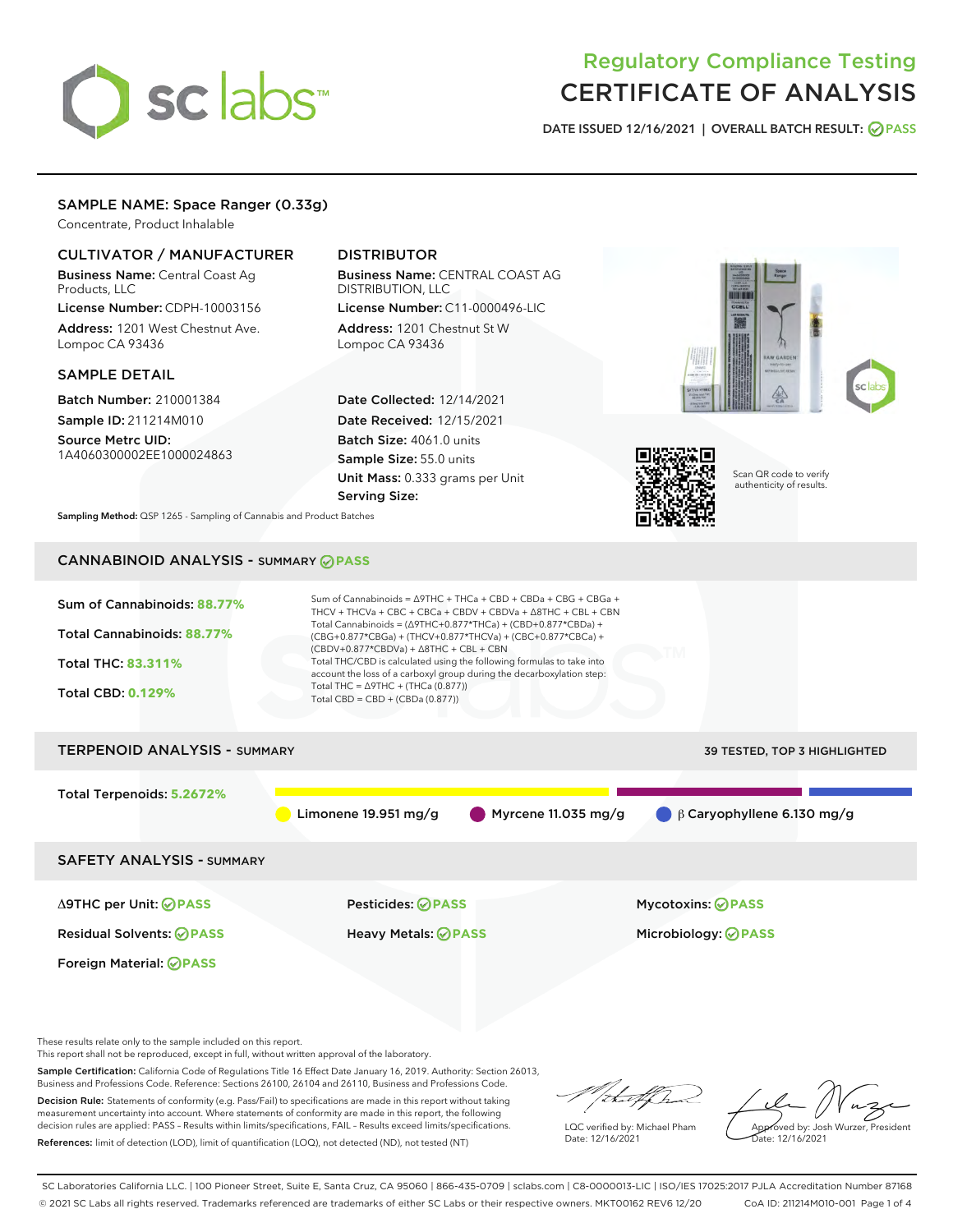



SPACE RANGER (0.33G) | DATE ISSUED 12/16/2021 | OVERALL BATCH RESULT: **○** PASS

#### CANNABINOID TEST RESULTS - 12/15/2021 2 PASS

Tested by high-performance liquid chromatography with diode-array detection (HPLC-DAD). **Method:** QSP 1157 - Analysis of Cannabinoids by HPLC-DAD

#### TOTAL CANNABINOIDS: **88.77%**

Total Cannabinoids (Total THC) + (Total CBD) + (Total CBG) + (Total THCV) + (Total CBC) + (Total CBDV) + ∆8THC + CBL + CBN

TOTAL THC: **83.311%** Total THC (∆9THC+0.877\*THCa)

TOTAL CBD: **0.129%**

Total CBD (CBD+0.877\*CBDa)

TOTAL CBG: 3.174% Total CBG (CBG+0.877\*CBGa)

TOTAL THCV: 1.77% Total THCV (THCV+0.877\*THCVa)

TOTAL CBC: ND Total CBC (CBC+0.877\*CBCa)

TOTAL CBDV: ND Total CBDV (CBDV+0.877\*CBDVa)

| <b>COMPOUND</b>  | LOD/LOQ<br>(mg/g)          | <b>MEASUREMENT</b><br><b>UNCERTAINTY</b><br>(mg/g) | <b>RESULT</b><br>(mg/g) | <b>RESULT</b><br>(%) |
|------------------|----------------------------|----------------------------------------------------|-------------------------|----------------------|
| <b>A9THC</b>     | 0.06 / 0.26                | ±28.659                                            | 833.11                  | 83.311               |
| <b>CBG</b>       | 0.06/0.19                  | ±1.251                                             | 31.74                   | 3.174                |
| <b>THCV</b>      | 0.1/0.2                    | ±0.88                                              | 17.7                    | 1.77                 |
| <b>CBN</b>       | 0.1/0.3                    | ±0.14                                              | 2.1                     | 0.21                 |
| $\triangle$ 8THC | 0.1 / 0.4                  | ±0.14                                              | 1.8                     | 0.18                 |
| <b>CBD</b>       | 0.07/0.29                  | ±0.060                                             | 1.29                    | 0.129                |
| <b>THCa</b>      | 0.05/0.14                  | N/A                                                | <b>ND</b>               | <b>ND</b>            |
| <b>THCVa</b>     | 0.07 / 0.20                | N/A                                                | <b>ND</b>               | <b>ND</b>            |
| <b>CBDa</b>      | 0.02/0.19                  | N/A                                                | <b>ND</b>               | <b>ND</b>            |
| <b>CBDV</b>      | 0.04 / 0.15                | N/A                                                | <b>ND</b>               | <b>ND</b>            |
| <b>CBDVa</b>     | 0.03/0.53                  | N/A                                                | <b>ND</b>               | <b>ND</b>            |
| <b>CBGa</b>      | 0.1/0.2                    | N/A                                                | <b>ND</b>               | <b>ND</b>            |
| <b>CBL</b>       | 0.06 / 0.24                | N/A                                                | <b>ND</b>               | <b>ND</b>            |
| <b>CBC</b>       | 0.2 / 0.5                  | N/A                                                | <b>ND</b>               | <b>ND</b>            |
| <b>CBCa</b>      | 0.07/0.28                  | N/A                                                | <b>ND</b>               | <b>ND</b>            |
|                  | <b>SUM OF CANNABINOIDS</b> |                                                    | 887.7 mg/g              | 88.77%               |

#### **UNIT MASS: 0.333 grams per Unit**

| ∆9THC per Unit                         | 1120 per-package limit | 277.43 mg/unit | <b>PASS</b> |
|----------------------------------------|------------------------|----------------|-------------|
| <b>Total THC per Unit</b>              |                        | 277.43 mg/unit |             |
| <b>CBD per Unit</b>                    |                        | $0.43$ mg/unit |             |
| <b>Total CBD per Unit</b>              |                        | $0.43$ mg/unit |             |
| <b>Sum of Cannabinoids</b><br>per Unit |                        | 295.6 mg/unit  |             |
| <b>Total Cannabinoids</b><br>per Unit  |                        | 295.6 mg/unit  |             |

| <b>COMPOUND</b>         | LOD/LOQ<br>(mg/g) | <b>ASUREIVI</b><br><b>UNCERTAINTY</b><br>(mg/g) | <b>RESULT</b><br>(mg/g)                         | <b>RESULT</b><br>$(\%)$ |
|-------------------------|-------------------|-------------------------------------------------|-------------------------------------------------|-------------------------|
| Limonene                | 0.005 / 0.016     | ±0.2853                                         | 19.951                                          | 1.9951                  |
| <b>Myrcene</b>          | 0.008 / 0.025     | ±0.1424                                         | 11.035                                          | 1.1035                  |
| $\beta$ Caryophyllene   | 0.004 / 0.012     | ±0.2182                                         | 6.130                                           | 0.6130                  |
| $\beta$ Pinene          | 0.004 / 0.014     | ±0.0389                                         | 3.385                                           | 0.3385                  |
| $\alpha$ Pinene         | 0.005 / 0.017     | ±0.0276                                         | 3.206                                           | 0.3206                  |
| Ocimene                 | 0.011 / 0.038     | ±0.0716                                         | 2.230                                           | 0.2230                  |
| $\alpha$ Humulene       | 0.009/0.029       | ±0.0498                                         | 1.550                                           | 0.1550                  |
| Linalool                | 0.009 / 0.032     | ±0.0467                                         | 1.229                                           | 0.1229                  |
| <b>Terpinolene</b>      | 0.008 / 0.026     | ±0.0209                                         | 1.020                                           | 0.1020                  |
| Fenchol                 | 0.010 / 0.034     | ±0.0318                                         | 0.821                                           | 0.0821                  |
| Terpineol               | 0.016 / 0.055     | ±0.0361                                         | 0.588                                           | 0.0588                  |
| Camphene                | 0.005 / 0.015     | ±0.0047                                         | 0.406                                           | 0.0406                  |
| Fenchone                | 0.009 / 0.028     | ±0.0060                                         | 0.205                                           | 0.0205                  |
| trans-ß-Farnesene       | 0.008 / 0.025     | ±0.0068                                         | 0.191                                           | 0.0191                  |
| <b>Borneol</b>          | 0.005 / 0.016     | ±0.0066                                         | 0.156                                           | 0.0156                  |
| $\alpha$ Bisabolol      | 0.008 / 0.026     | ±0.0081                                         | 0.151                                           | 0.0151                  |
| Citronellol             | 0.003 / 0.010     | ±0.0058                                         | 0.119                                           | 0.0119                  |
| Guaiol                  | 0.009 / 0.030     | ±0.0029                                         | 0.061                                           | 0.0061                  |
| $\alpha$ Phellandrene   | 0.006 / 0.020     | ±0.0008                                         | 0.058                                           | 0.0058                  |
| 3 Carene                | 0.005 / 0.018     | ±0.0008                                         | 0.053                                           | 0.0053                  |
| Caryophyllene<br>Oxide  | 0.010 / 0.033     | ±0.0023                                         | 0.049                                           | 0.0049                  |
| $\alpha$ Terpinene      | 0.005 / 0.017     | ±0.0006                                         | 0.039                                           | 0.0039                  |
| $\gamma$ Terpinene      | 0.006 / 0.018     | ±0.0007                                         | 0.039                                           | 0.0039                  |
| p-Cymene                | 0.005 / 0.016     | N/A                                             | <loq< th=""><th><loq< th=""></loq<></th></loq<> | <loq< th=""></loq<>     |
| Sabinene Hydrate        | 0.006 / 0.022     | N/A                                             | <loq< th=""><th><loq< th=""></loq<></th></loq<> | <loq< th=""></loq<>     |
| Valencene               | 0.009 / 0.030     | N/A                                             | <loq< th=""><th><loq< th=""></loq<></th></loq<> | <loq< th=""></loq<>     |
| Nerolidol               | 0.009 / 0.028     | N/A                                             | <loq< th=""><th><loq< th=""></loq<></th></loq<> | <loq< th=""></loq<>     |
| Sabinene                | 0.004 / 0.014     | N/A                                             | <b>ND</b>                                       | ND                      |
| Eucalyptol              | 0.006 / 0.018     | N/A                                             | <b>ND</b>                                       | ND                      |
| (-)-Isopulegol          | 0.005 / 0.016     | N/A                                             | <b>ND</b>                                       | <b>ND</b>               |
| Camphor                 | 0.006 / 0.019     | N/A                                             | ND                                              | ND                      |
| Isoborneol              | 0.004 / 0.012     | N/A                                             | ND                                              | ND                      |
| Menthol                 | 0.008 / 0.025     | N/A                                             | ND                                              | ND                      |
| Nerol                   | 0.003 / 0.011     | N/A                                             | ND                                              | ND                      |
| R-(+)-Pulegone          | 0.003 / 0.011     | N/A                                             | ND                                              | ND                      |
| Geraniol                | 0.002 / 0.007     | N/A                                             | ND                                              | ND                      |
| <b>Geranyl Acetate</b>  | 0.004 / 0.014     | N/A                                             | ND                                              | ND                      |
| $\alpha$ Cedrene        | 0.005 / 0.016     | N/A                                             | ND                                              | ND                      |
| Cedrol                  | 0.008 / 0.027     | N/A                                             | ND                                              | ND                      |
| <b>TOTAL TERPENOIDS</b> |                   |                                                 | 52.672 mg/g                                     | 5.2672%                 |

SC Laboratories California LLC. | 100 Pioneer Street, Suite E, Santa Cruz, CA 95060 | 866-435-0709 | sclabs.com | C8-0000013-LIC | ISO/IES 17025:2017 PJLA Accreditation Number 87168 © 2021 SC Labs all rights reserved. Trademarks referenced are trademarks of either SC Labs or their respective owners. MKT00162 REV6 12/20 CoA ID: 211214M010-001 Page 2 of 4

# TERPENOID TEST RESULTS - 12/16/2021

Terpene analysis utilizing gas chromatography-flame ionization detection (GC-FID). **Method:** QSP 1192 - Analysis of Terpenoids by GC-FID

MEACUREMENT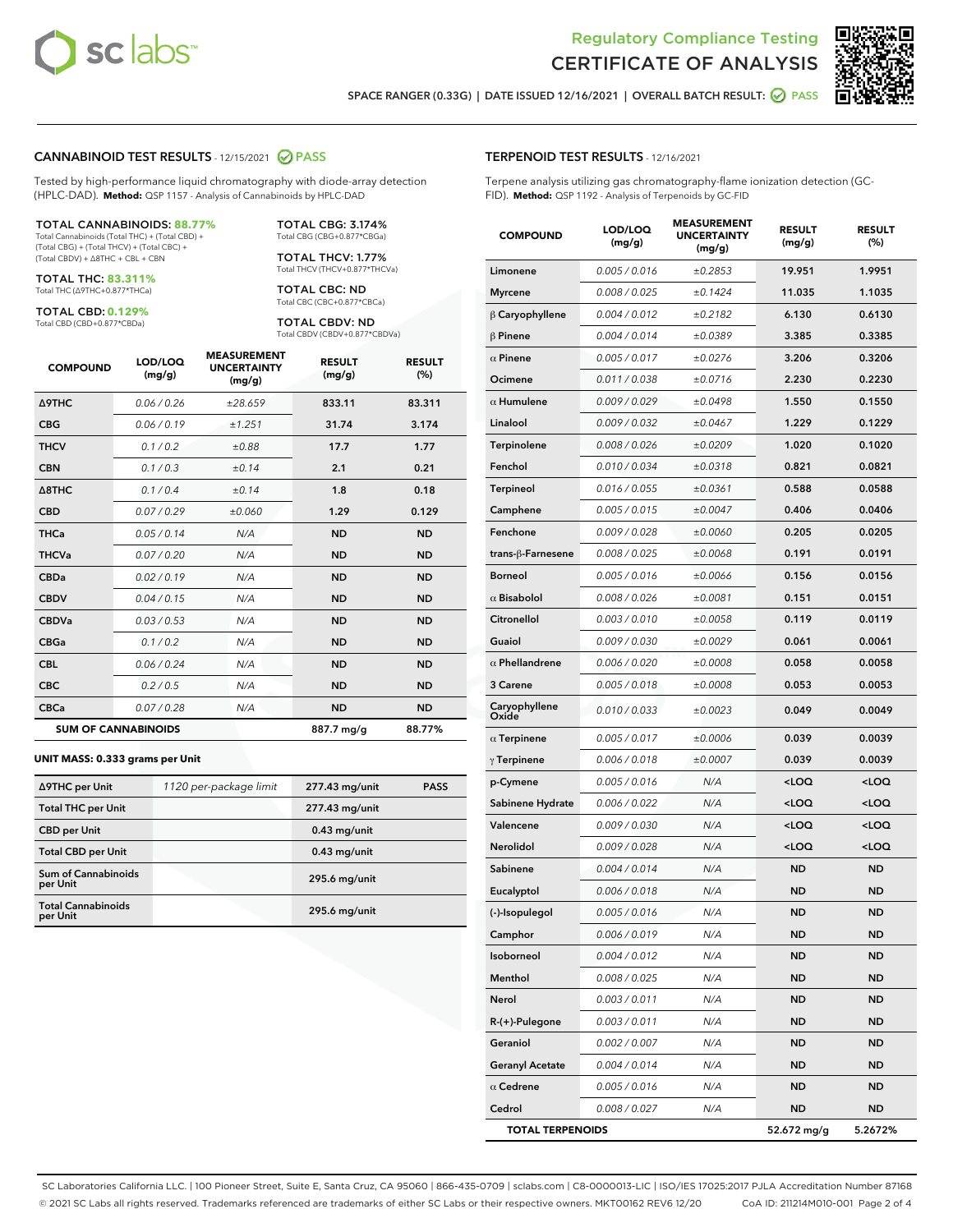



SPACE RANGER (0.33G) | DATE ISSUED 12/16/2021 | OVERALL BATCH RESULT:  $\bigcirc$  PASS

# CATEGORY 1 PESTICIDE TEST RESULTS - 12/16/2021 2 PASS

Pesticide and plant growth regulator analysis utilizing high-performance liquid chromatography-mass spectrometry (HPLC-MS) or gas chromatography-mass spectrometry (GC-MS). \*GC-MS utilized where indicated. **Method:** QSP 1212 - Analysis of Pesticides and Mycotoxins by LC-MS or QSP 1213 - Analysis of Pesticides by GC-MS

| <b>COMPOUND</b>             | LOD/LOQ<br>$(\mu g/g)$ | <b>ACTION</b><br><b>LIMIT</b><br>$(\mu q/q)$ | <b>MEASUREMENT</b><br><b>UNCERTAINTY</b><br>$(\mu g/g)$ | <b>RESULT</b><br>$(\mu g/g)$ | <b>RESULT</b> |
|-----------------------------|------------------------|----------------------------------------------|---------------------------------------------------------|------------------------------|---------------|
| Aldicarb                    | 0.03 / 0.08            | $\ge$ LOD                                    | N/A                                                     | <b>ND</b>                    | <b>PASS</b>   |
| Carbofuran                  | 0.02 / 0.05            | $\ge$ LOD                                    | N/A                                                     | <b>ND</b>                    | <b>PASS</b>   |
| Chlordane*                  | 0.03 / 0.08            | $\ge$ LOD                                    | N/A                                                     | <b>ND</b>                    | <b>PASS</b>   |
| Chlorfenapyr*               | 0.03/0.10              | $\ge$ LOD                                    | N/A                                                     | <b>ND</b>                    | <b>PASS</b>   |
| Chlorpyrifos                | 0.02 / 0.06            | $\ge$ LOD                                    | N/A                                                     | <b>ND</b>                    | <b>PASS</b>   |
| Coumaphos                   | 0.02 / 0.07            | $\ge$ LOD                                    | N/A                                                     | <b>ND</b>                    | <b>PASS</b>   |
| Daminozide                  | 0.02 / 0.07            | $\ge$ LOD                                    | N/A                                                     | <b>ND</b>                    | <b>PASS</b>   |
| <b>DDVP</b><br>(Dichlorvos) | 0.03/0.09              | $>$ LOD                                      | N/A                                                     | <b>ND</b>                    | <b>PASS</b>   |
| Dimethoate                  | 0.03 / 0.08            | $\ge$ LOD                                    | N/A                                                     | <b>ND</b>                    | <b>PASS</b>   |
| Ethoprop(hos)               | 0.03/0.10              | $\ge$ LOD                                    | N/A                                                     | <b>ND</b>                    | <b>PASS</b>   |
| Etofenprox                  | 0.02/0.06              | $>$ LOD                                      | N/A                                                     | <b>ND</b>                    | <b>PASS</b>   |
| Fenoxycarb                  | 0.03 / 0.08            | $\ge$ LOD                                    | N/A                                                     | <b>ND</b>                    | <b>PASS</b>   |
| Fipronil                    | 0.03/0.08              | $>$ LOD                                      | N/A                                                     | <b>ND</b>                    | <b>PASS</b>   |
| Imazalil                    | 0.02 / 0.06            | $\ge$ LOD                                    | N/A                                                     | <b>ND</b>                    | <b>PASS</b>   |
| Methiocarb                  | 0.02 / 0.07            | $\ge$ LOD                                    | N/A                                                     | <b>ND</b>                    | <b>PASS</b>   |
| Methyl<br>parathion         | 0.03/0.10              | $>$ LOD                                      | N/A                                                     | <b>ND</b>                    | <b>PASS</b>   |
| <b>Mevinphos</b>            | 0.03/0.09              | $>$ LOD                                      | N/A                                                     | <b>ND</b>                    | <b>PASS</b>   |
| Paclobutrazol               | 0.02 / 0.05            | $\ge$ LOD                                    | N/A                                                     | <b>ND</b>                    | <b>PASS</b>   |
| Propoxur                    | 0.03 / 0.09            | $\ge$ LOD                                    | N/A                                                     | <b>ND</b>                    | <b>PASS</b>   |
| Spiroxamine                 | 0.03 / 0.08            | $\ge$ LOD                                    | N/A                                                     | <b>ND</b>                    | <b>PASS</b>   |
| Thiacloprid                 | 0.03/0.10              | $\ge$ LOD                                    | N/A                                                     | <b>ND</b>                    | <b>PASS</b>   |

#### CATEGORY 2 PESTICIDE TEST RESULTS - 12/16/2021 @ PASS

| <b>COMPOUND</b>          | LOD/LOO<br>$(\mu g/g)$ | <b>ACTION</b><br>LIMIT<br>$(\mu g/g)$ | <b>MEASUREMENT</b><br><b>UNCERTAINTY</b><br>$(\mu g/g)$ | <b>RESULT</b><br>$(\mu g/g)$ | <b>RESULT</b> |
|--------------------------|------------------------|---------------------------------------|---------------------------------------------------------|------------------------------|---------------|
| Abamectin                | 0.03/0.10              | 0.1                                   | N/A                                                     | <b>ND</b>                    | <b>PASS</b>   |
| Acephate                 | 0.02/0.07              | 0.1                                   | N/A                                                     | <b>ND</b>                    | <b>PASS</b>   |
| Acequinocyl              | 0.02/0.07              | 0.1                                   | N/A                                                     | <b>ND</b>                    | <b>PASS</b>   |
| Acetamiprid              | 0.02/0.05              | 0.1                                   | N/A                                                     | <b>ND</b>                    | <b>PASS</b>   |
| Azoxystrobin             | 0.02/0.07              | 0.1                                   | N/A                                                     | <b>ND</b>                    | <b>PASS</b>   |
| <b>Bifenazate</b>        | 0.01/0.04              | 0.1                                   | N/A                                                     | <b>ND</b>                    | <b>PASS</b>   |
| <b>Bifenthrin</b>        | 0.02 / 0.05            | 3                                     | N/A                                                     | <b>ND</b>                    | <b>PASS</b>   |
| <b>Boscalid</b>          | 0.03/0.09              | 0.1                                   | N/A                                                     | <b>ND</b>                    | <b>PASS</b>   |
| Captan                   | 0.19/0.57              | 0.7                                   | N/A                                                     | <b>ND</b>                    | <b>PASS</b>   |
| Carbaryl                 | 0.02/0.06              | 0.5                                   | N/A                                                     | <b>ND</b>                    | <b>PASS</b>   |
| Chlorantranilip-<br>role | 0.04/0.12              | 10                                    | N/A                                                     | <b>ND</b>                    | <b>PASS</b>   |
| Clofentezine             | 0.03/0.09              | 0.1                                   | N/A                                                     | <b>ND</b>                    | <b>PASS</b>   |

# CATEGORY 2 PESTICIDE TEST RESULTS - 12/16/2021 continued

| <b>COMPOUND</b>               | LOD/LOQ<br>(µg/g) | <b>ACTION</b><br><b>LIMIT</b><br>$(\mu g/g)$ | <b>MEASUREMENT</b><br><b>UNCERTAINTY</b><br>$(\mu g/g)$ | <b>RESULT</b><br>(µg/g) | <b>RESULT</b> |
|-------------------------------|-------------------|----------------------------------------------|---------------------------------------------------------|-------------------------|---------------|
| Cyfluthrin                    | 0.12 / 0.38       | $\overline{c}$                               | N/A                                                     | <b>ND</b>               | <b>PASS</b>   |
| Cypermethrin                  | 0.11 / 0.32       | 1                                            | N/A                                                     | ND                      | <b>PASS</b>   |
| <b>Diazinon</b>               | 0.02 / 0.05       | 0.1                                          | N/A                                                     | ND                      | <b>PASS</b>   |
| Dimethomorph                  | 0.03 / 0.09       | 2                                            | N/A                                                     | ND                      | PASS          |
| Etoxazole                     | 0.02 / 0.06       | 0.1                                          | N/A                                                     | ND                      | <b>PASS</b>   |
| Fenhexamid                    | 0.03 / 0.09       | 0.1                                          | N/A                                                     | <b>ND</b>               | <b>PASS</b>   |
| Fenpyroximate                 | 0.02 / 0.06       | 0.1                                          | N/A                                                     | ND                      | <b>PASS</b>   |
| Flonicamid                    | 0.03 / 0.10       | 0.1                                          | N/A                                                     | ND                      | <b>PASS</b>   |
| Fludioxonil                   | 0.03 / 0.10       | 0.1                                          | N/A                                                     | <b>ND</b>               | <b>PASS</b>   |
| Hexythiazox                   | 0.02 / 0.07       | 0.1                                          | N/A                                                     | <b>ND</b>               | <b>PASS</b>   |
| Imidacloprid                  | 0.04 / 0.11       | 5                                            | N/A                                                     | ND                      | <b>PASS</b>   |
| Kresoxim-methyl               | 0.02 / 0.07       | 0.1                                          | N/A                                                     | <b>ND</b>               | <b>PASS</b>   |
| <b>Malathion</b>              | 0.03 / 0.09       | 0.5                                          | N/A                                                     | <b>ND</b>               | <b>PASS</b>   |
| Metalaxyl                     | 0.02 / 0.07       | $\overline{c}$                               | N/A                                                     | ND                      | <b>PASS</b>   |
| Methomyl                      | 0.03 / 0.10       | 1                                            | N/A                                                     | <b>ND</b>               | <b>PASS</b>   |
| Myclobutanil                  | 0.03 / 0.09       | 0.1                                          | N/A                                                     | ND                      | <b>PASS</b>   |
| Naled                         | 0.02 / 0.07       | 0.1                                          | N/A                                                     | ND                      | <b>PASS</b>   |
| Oxamyl                        | 0.04 / 0.11       | 0.5                                          | N/A                                                     | ND                      | PASS          |
| Pentachloronitro-<br>benzene* | 0.03 / 0.09       | 0.1                                          | N/A                                                     | ND                      | <b>PASS</b>   |
| Permethrin                    | 0.04 / 0.12       | 0.5                                          | N/A                                                     | ND                      | <b>PASS</b>   |
| Phosmet                       | 0.03 / 0.10       | 0.1                                          | N/A                                                     | <b>ND</b>               | <b>PASS</b>   |
| Piperonylbu-<br>toxide        | 0.02 / 0.07       | 3                                            | N/A                                                     | ND                      | <b>PASS</b>   |
| Prallethrin                   | 0.03 / 0.08       | 0.1                                          | N/A                                                     | <b>ND</b>               | <b>PASS</b>   |
| Propiconazole                 | 0.02 / 0.07       | 0.1                                          | N/A                                                     | ND                      | <b>PASS</b>   |
| Pyrethrins                    | 0.04 / 0.12       | 0.5                                          | N/A                                                     | ND                      | <b>PASS</b>   |
| Pyridaben                     | 0.02 / 0.07       | 0.1                                          | N/A                                                     | ND                      | <b>PASS</b>   |
| Spinetoram                    | 0.02 / 0.07       | 0.1                                          | N/A                                                     | <b>ND</b>               | <b>PASS</b>   |
| Spinosad                      | 0.02 / 0.07       | 0.1                                          | N/A                                                     | ND                      | <b>PASS</b>   |
| Spiromesifen                  | 0.02 / 0.05       | 0.1                                          | N/A                                                     | <b>ND</b>               | <b>PASS</b>   |
| Spirotetramat                 | 0.02 / 0.06       | 0.1                                          | N/A                                                     | ND                      | <b>PASS</b>   |
| Tebuconazole                  | 0.02 / 0.07       | 0.1                                          | N/A                                                     | ND                      | <b>PASS</b>   |
| Thiamethoxam                  | 0.03 / 0.10       | 5                                            | N/A                                                     | <b>ND</b>               | <b>PASS</b>   |
| Trifloxystrobin               | 0.03 / 0.08       | 0.1                                          | N/A                                                     | <b>ND</b>               | <b>PASS</b>   |

SC Laboratories California LLC. | 100 Pioneer Street, Suite E, Santa Cruz, CA 95060 | 866-435-0709 | sclabs.com | C8-0000013-LIC | ISO/IES 17025:2017 PJLA Accreditation Number 87168 © 2021 SC Labs all rights reserved. Trademarks referenced are trademarks of either SC Labs or their respective owners. MKT00162 REV6 12/20 CoA ID: 211214M010-001 Page 3 of 4